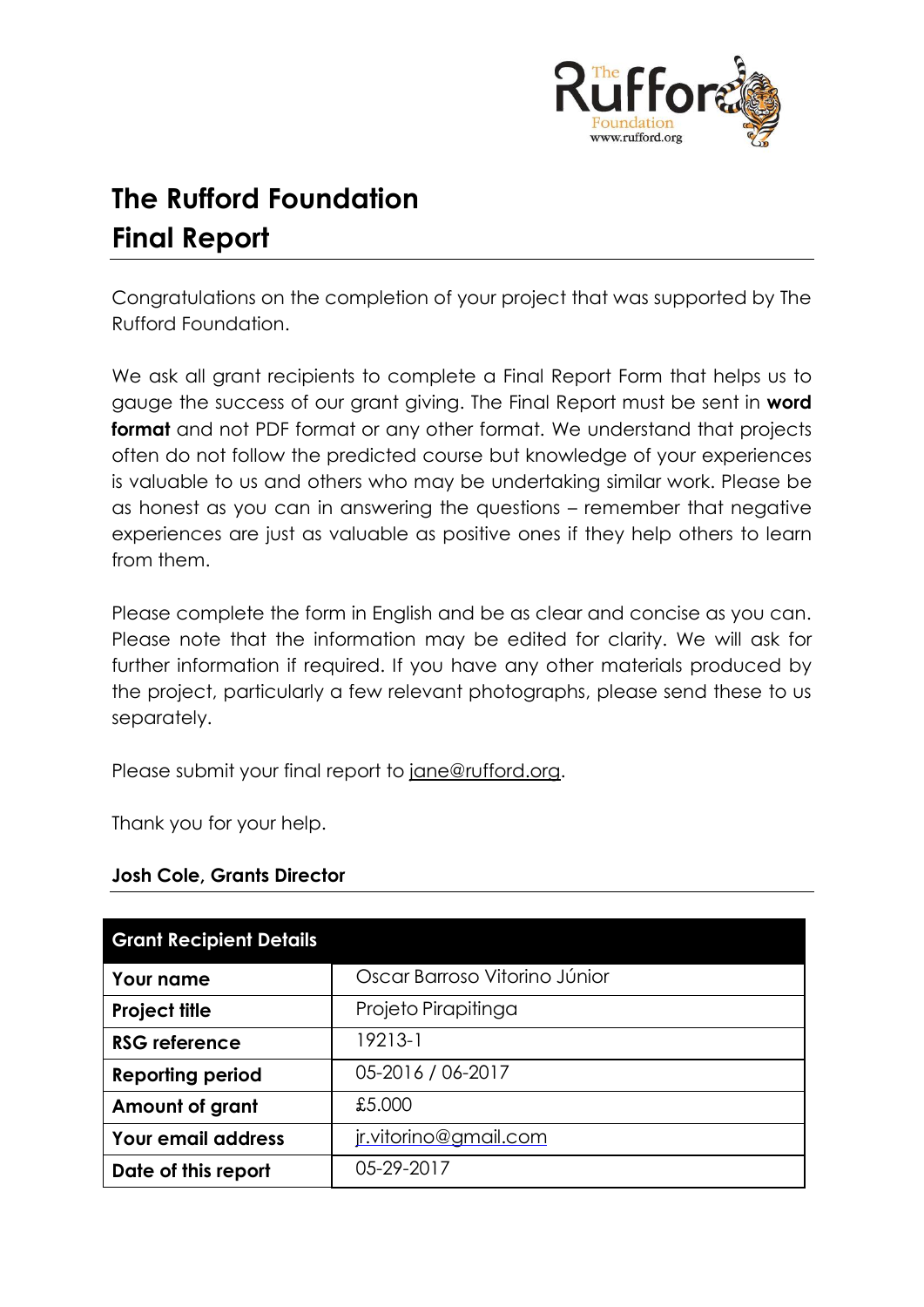

**1. Please indicate the level of achievement of the project's original objectives and include any relevant comments on factors affecting this.** 

| <b>Objective</b>                                                                                  | $rac{z}{2}$<br>chieved | Partially<br>eved | Fully<br>achieved | <b>Comments</b>                                                                                                                                                                                                                                                                                                                                                 |
|---------------------------------------------------------------------------------------------------|------------------------|-------------------|-------------------|-----------------------------------------------------------------------------------------------------------------------------------------------------------------------------------------------------------------------------------------------------------------------------------------------------------------------------------------------------------------|
| the<br>Increase<br>knowledge<br>of<br>freshwater fishes from<br>upper Tocantins<br>river<br>basin |                        |                   |                   | The results of fish ecology studies<br>better than expected<br>were<br>due to the elevated diversity<br>and endemism sampled.                                                                                                                                                                                                                                   |
| Environmental<br>awareness programme                                                              |                        |                   |                   | We<br>had<br>productive<br>a<br>experience<br>spreading<br>environmental<br>awareness<br>during our sampling expeditions<br>and especially during the world<br>fish migration day but there was<br>some concern on the execution<br>of education campaigns<br>on<br>schools of the region due to<br>lack of<br>support<br>from<br>the<br>governmental agencies. |

#### **2. Please explain any unforeseen difficulties that arose during the project and how these were tackled (if relevant).**

We had some difficulties during the conversations with municipalities for performing our lectures on fish conservation in regional schools mainly due to the elections that occurred in the end of the last year and consequent substitution of the staff in the education agencies from the municipalities reached by the project. It might be important to highlight the lack of support from governmental agencies during campaigns and election periods in Brazil in which public employees are generally busy defending their own interests.

# **3. Briefly describe the three most important outcomes of your project.**

The most important outcome of our project is the description of a new fish species that is different from all others from its genus *Moenkhausia* by its unique coloration in life. We also gathered information on the life strategies of fish species from a freshwater ecoregion important for the conservation of fish species. The continuous programme of fish sampling during the last year is allowing us to study many species that have never been reached by intensive ecological evaluation.

Yet another important contribution of our project being to spread the knowledge on fish ecology and the importance of the preservation of the aquatic environments on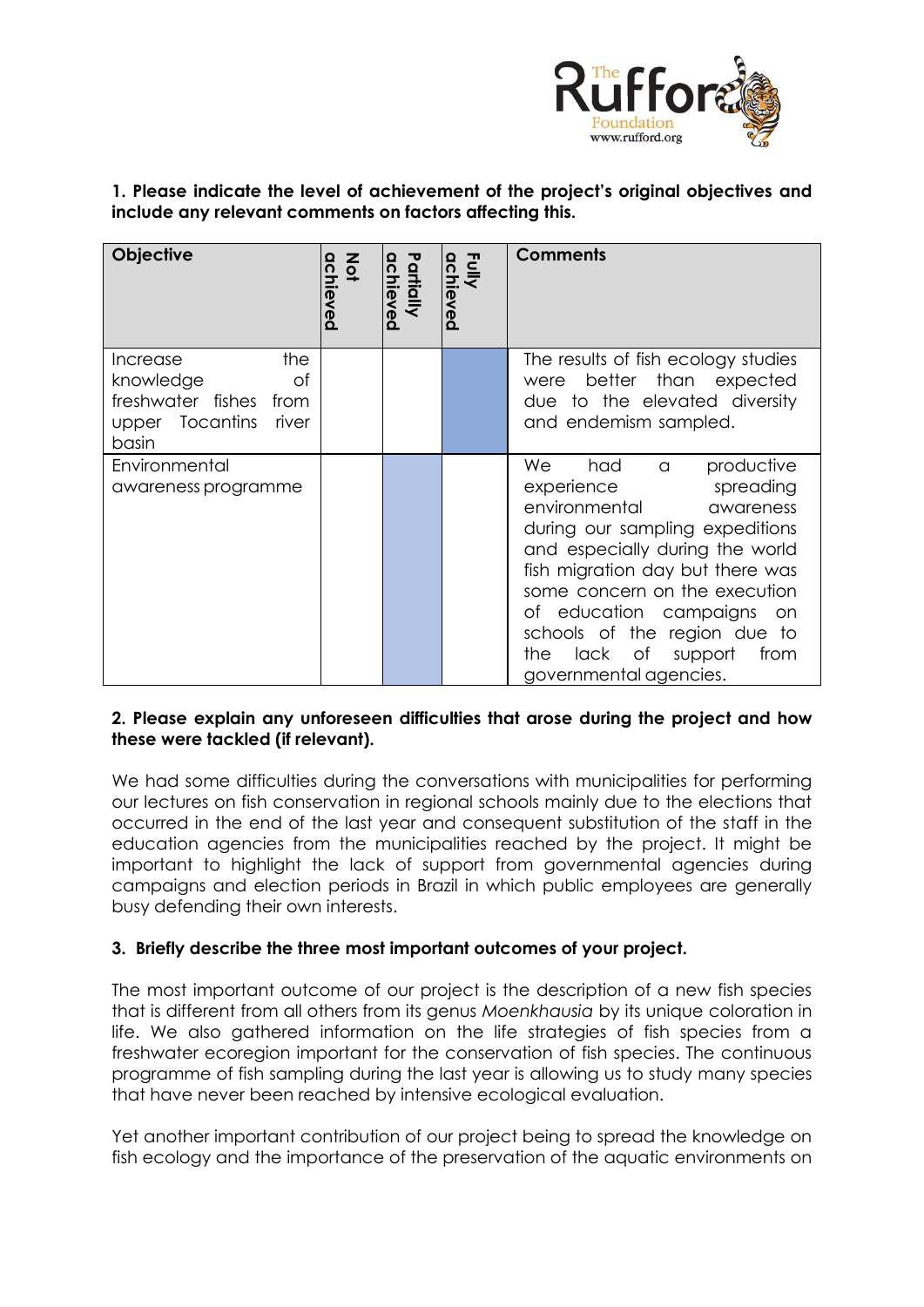

the communities that were reached during our expeditions and the event for the World Fish Migration Day.

# **4. Briefly describe the involvement of local communities and how they have benefitted from the project (if relevant).**

The local community was highly involved through the realisation of the project as much of the fish sampling procedures require the use of the knowledge of the local community on the physical structure of aquatic environments and even access routes and ownership of the evaluated landscapes. In this sense the initial field activity was in most of the time related to making contact with land owners and convincing them in engaging with the project activities. This was achieved in all the sampling points and made it possible for us to repeat the procedures in all the properties over the year. It is also noteworthy that the presence of the expedition teams in the municipalities that were visited through the year is already an environmental awareness activity as they were performed in tourism sites and even water bodies that crossed the cities. The electric fishing equipment reveals a hidden diversity that is not familiar for most of the people and this has enhanced the awareness capacity of our project in an unexpected way.

# **5. Are there any plans to continue this work?**

We plan to continue this work in other municipalities to increase our results on fish species that occur in this important endemism region. We think that our findings of several species with few or no previous register in the basin are indicators of the need of more intensive sampling in a broader area of the upper Tocantins river basin in order to minimise the lack of knowledge on the fish community of other environments within these basins. We have submitted a proposal of Feasibility Award of a conservation unit for rare fish species within these environments to the Rainforest Trust Alliance and other proposals must be sent in order to guarantee the increase of effort on this important region for conservation purposes.

#### **6. How do you plan to share the results of your work with others?**

We are currently preparing several manuscripts related to the description of one new fish species discovered during our samples, but especially to the ecological preferences of the species sampled during our expeditions. Also we plan to continue the education campaigns on the schools and rural properties of the region and make use of non-scientific media to share the results of our work on the communities that surrounded our samplings and on the general society. We think that the publication of the description of the new fish species will have impact on local media and help us to share our work with the general public.

#### **7. Timescale: Over what period was The Rufford Foundation grant used? How does this compare to the anticipated or actual length of the project?**

The grant was used from the moment it was received by the acquisition of sampling equipment. The delivery of this equipment took longer than expected due to its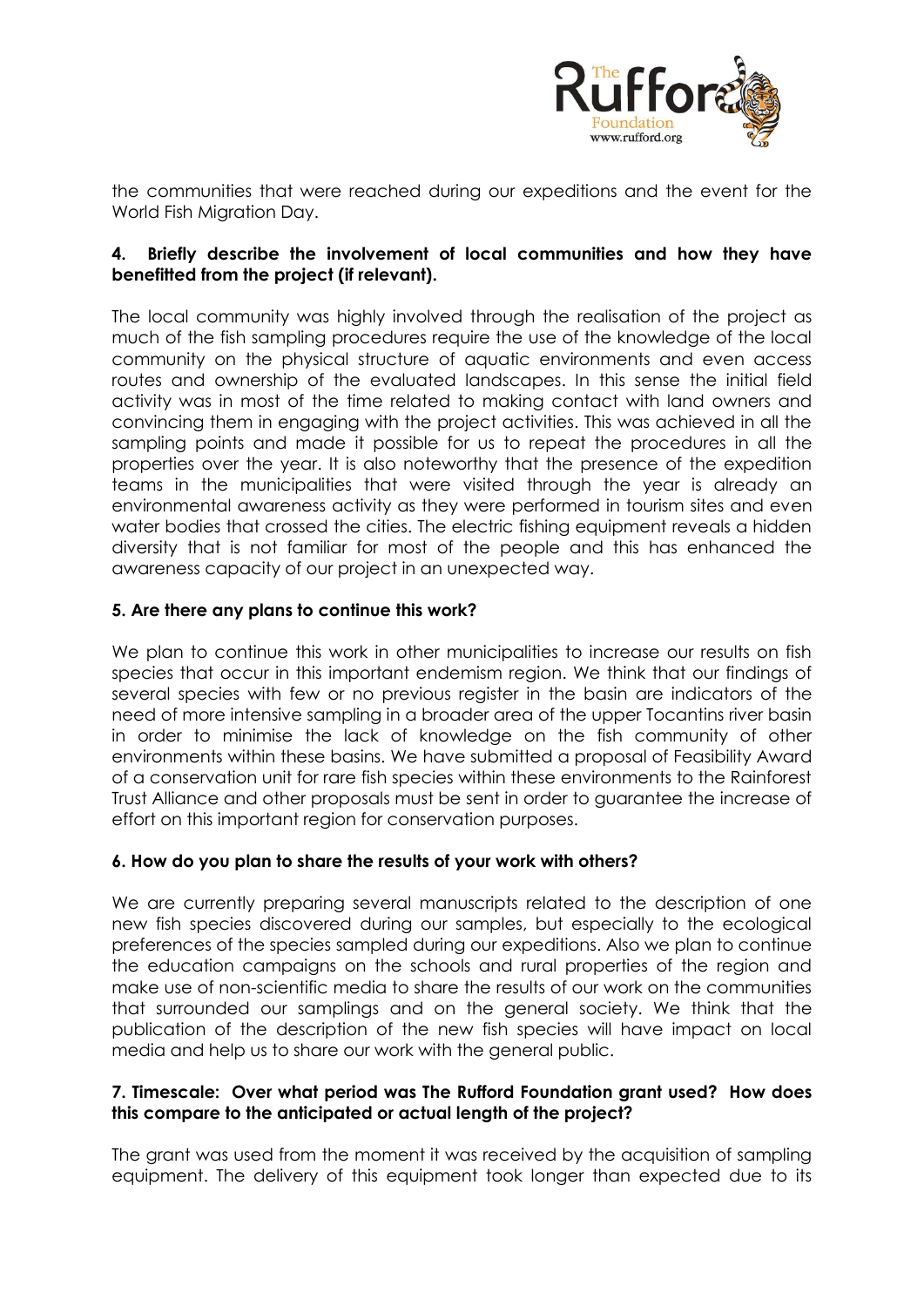

manufacturing in the physics department in our university. The remaining resources were used mainly during the expeditions through feeding of the team, camping fees and transportation costs. A few of the resources was used during analysis of biological material through the acquisition of laboratory material. We still have resources remaining correspondent to the sampling expedition scheduled.

#### **8. Budget: Please provide a breakdown of budgeted versus actual expenditure and the reasons for any differences. All figures should be in £ sterling, indicating the local exchange rate used.**

| <b>Item</b>             | <b>Budgeted</b><br>Amount | Actual<br>Amount | Difference     | <b>Comments</b>                                                                                                                                  |
|-------------------------|---------------------------|------------------|----------------|--------------------------------------------------------------------------------------------------------------------------------------------------|
| Printed material        | 500                       | 500              | $\overline{0}$ | the<br>environmental<br>Used<br>on<br>awareness programme                                                                                        |
| Fuel                    | 500                       | 1000             | $-500$         | Price of the fuel presented<br>intense fluctuation during the<br>project and represented<br>$\alpha$<br>bigger cost than estimated<br>initially. |
| Vehicle maintenance     | 250                       | $\Omega$         | $+250$         | Resources were relocated due<br>underestimated fuel<br>the<br>to.<br>costs.                                                                      |
| Formalin                | 50                        | 100              | $-50$          | The volume of fish sampled was<br>initially underestimated.                                                                                      |
| Alcohol 70%             | 150                       | 200              | $-50$          | Same as above.                                                                                                                                   |
| Office material         | 50                        | 50               | $\overline{0}$ |                                                                                                                                                  |
| Lab material            | 200                       | 100              | $+100$         | We borrowed material from the<br>State University of Maringá                                                                                     |
| Fish sampling equipment | 1500                      | 1500             | $\mathbf 0$    |                                                                                                                                                  |
| Camping fees            | 900                       | 700              | $+200$         | We negotiated with land owners<br>to use their areas as camping in<br>non-touristic dates.                                                       |
| Feeding costs           | 300                       | 500              | $-200$         | Teams were eventually<br>bigger<br>than estimated initially.                                                                                     |
| Camping equipment       | 100                       | 50               | $+50$          |                                                                                                                                                  |
| Website development     | 500                       | 250              | $+250$         | developed<br>the<br>website<br>We<br>instead<br>ourselves<br>оf<br>hiring<br>someone to.                                                         |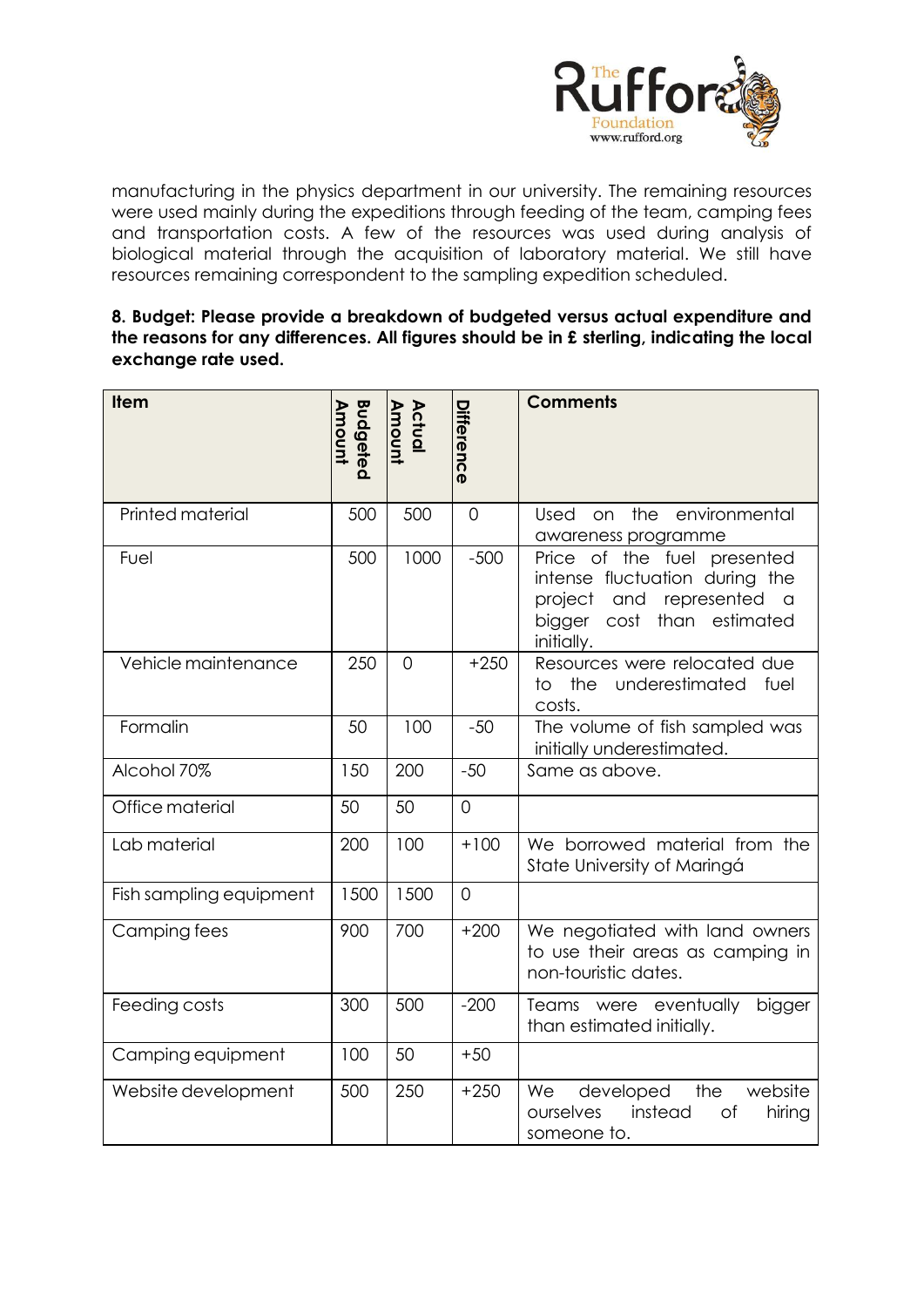

The grantee was received in a moment when the conversion rate was  $\pounds1 - R\pounds 4.87$ and a significant part of it was spent initially as our highest expenses were related to the fish sampling equipment and the elaboration of printed material for the environmental awareness programme. All the remaining resources were invested during our expeditions to fish sampling and laboratory procedures taken on the state university of Maringa. We still have resources remaining related to a fish sampling expedition scheduled to occur in the next days. This happened due to the difficulty of manufacturing the electric fishing equipment in our physics department in which we could develop the only equipment in which our resource condition make possible to use. There is no other place to buy this equipment in Brazil except for others that are imported and much more expensive.

# **9. Looking ahead, what do you feel are the important next steps?**

We are currently working on the analysis of the huge amount of biological data collected during our field activity and this is expected to generate much useful information for the conservation of fish species from these upper portions of the Tocantins river basin. Still we think it would be important to continue this work through the realization of an intensive sampling to elaborate a list of species occurring in these upper watershed environments.

#### **10. Did you use The Rufford Foundation logo in any materials produced in relation to this project? Did The Rufford Foundation receive any publicity during the course of your work?**

The Rufford logo was used in our clothes, website and all the printed material developed during the execution of the project. Between these are included folders, stickers and other material related to the preservation of the watershed and even the general fauna. These materials was distributed during all our campaigns and are currently being used in many tourism sites in the Pirenópolis and Chapada dos Veadeiros region municipalities in the state of Goiás. The Rufford Foundation will also be acknowledged in all the manuscripts that we have been prepared as the main source of funding for these samples but the most important homage to the Rufford Foundation we are preparing through naming a species after it. This manuscript is to be submitted in the next days as we have just finished diaphanization of paratypes (Figure 1).



Fig1. – Mouth of Moenkhausia ruffordi, a new characidae fish from upper watershed region in central Brazil (manuscript in prep).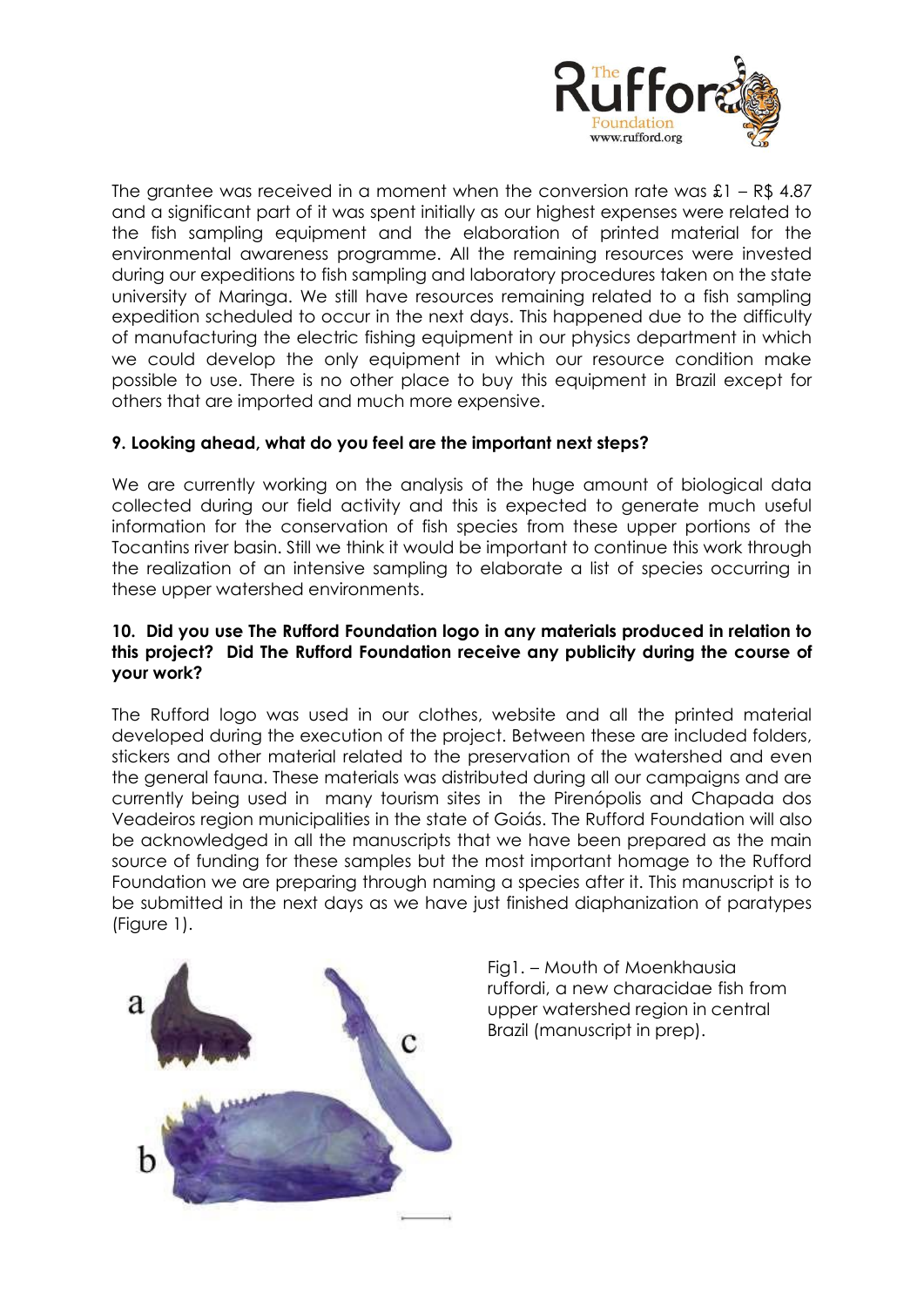

# **11. Please provide a full list of all the members of your team and briefly what was their role in the project.**

The project involved the participation of six undergraduate students from two institutions (Universidade de Brasília and Universidade Estadual de Maringá), which collaborated mainly on fish sampling activities. We also had the participation of five graduate students of two institutions (Universidade Federal de Uberlândia and Universidade Estadual de Maringá) that were directly involved on the fish identification, and analyses of the feeding preferences and reproductive status of the individuals. We also had the scientific supervision of three professors from two institutions in Brazil (Universidade Estadual de Maringá e Universidade Federal do Tocantins). The name of the participants as well as their correspondence is listed below:

- 1. Proponent: Oscar Barroso Vitorino Júnior Email: jr.vitorino@gmail.com
- 2. Prof Dr Cláudio Henrique Zawadzki Email: chzawadzki@hotmail.com
- 3. Camila Alves de Brito Matrícula UnB: 14/0133500 Email: camila.b\_2@hotmail.com
- 4. Sylvia Franco Carvalho Matricula UnB: 14/0162925 Email: sylviafc@gmail.com
- 5. Luiz Fernando Pesenti Email: luizfpesenti@gmail.com
- 6. Arthur Peixoto dos Santos Matrícula UnB: 14/0131183 Email: peixotoarthurr@gmail.com
- 7. Vinicius Teixeira Lima Matrícula UnB:16/0019826 Email: limavini998@gmail.com
- 8. Danilo Leone Estevam Matrícula UEM:
- 9. Gabriel Deprá Email: gabrieldepra@gmail[.com](mailto:chzawadzki@hotmail.com)
- 10. Prof Dr Fernando Pelicice Email: fmpelicice@gmail.com
- 11. Filipe Manoel [Azeed](mailto:camila.b_2@hotmail.com)o Matrícula UEM: ra80290 Email: filipemanoel2@gmail.com
- 12. T[halles Gomes Peixoto](mailto:peixotoarthurr@gmail.com) Matrícula UFU: 11612ECR018 Email: thallesgomespeixoto@hotmail.com
- 13. Livia Helena Tonella M[atrícula UEM: 48680 Email: liv](mailto:gabrieldepra@gmail.com)ia.tonella@gmail.com
- 14. Prof Dr Angelo Agostinho Email: a[gostinhoaa@gmail.com](mailto:fmpelicice@gmail.com)